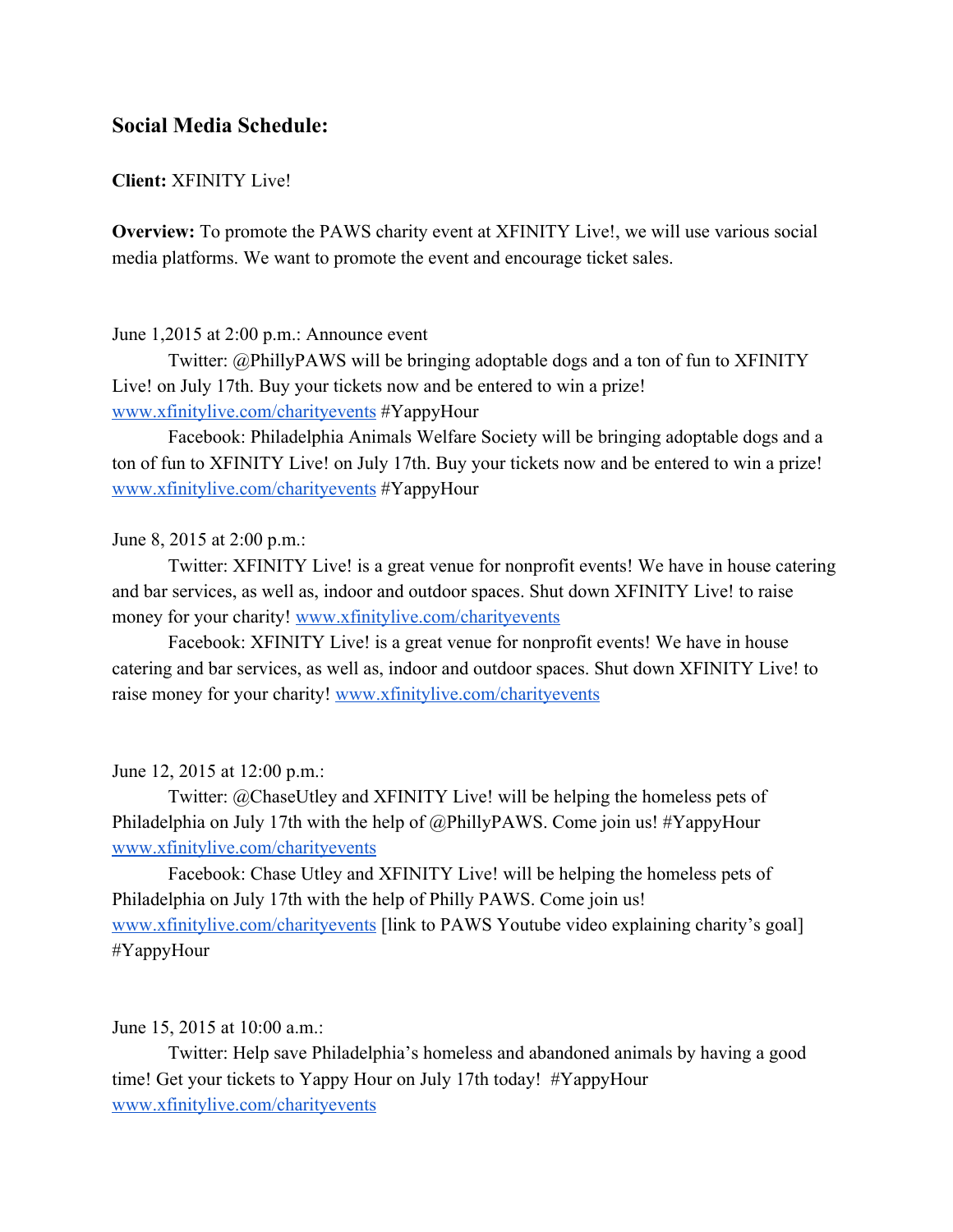Facebook: Help save Philadelphia's homeless and abandoned animals by having a good time! Get your tickets to Yappy Hour on July 17th today! [www.xfinitylive.com/charityevents](http://www.xfinitylive.com/charityevents) #YappyHour

June 20, 2015 at 10:00a.m.:

Twitter: Looking for a new pet? Come to @PhillyPAWS event at XFINITY Live! to meet your new best friend on July 17th. Get your tickets at [www.xfinitylive.com/charityevents](http://www.xfinitylive.com/charityevents) #YappyHour

Facebook: Looking for a new pet? Come to Philadelphia Animal Welfare Society's event at XFINITY Live! to meet your new best friend on July 17th. Get your tickets at [www.xfinitylive.com/charityevents](http://www.xfinitylive.com/charityevents) #YappyHour

June 25, 2015 at 3:00 p.m.:

Twitter: Drinks, Food, @Chase Utley, and Dogs! What could be better than a Yappy Hour with @PhillyPAWS. Get your tickets early! #YappyHour [www.xfinitylive.com/charityevents](http://www.xfinitylive.com/charityevents) [picture of adoptable dog]

Facebook: Drinks, Food, Chase Utley, and Dogs! What could be better than a Yappy

Hour with Philly PAWS. Get your tickets early! [www.xfinitylive.com/charityevents](http://www.xfinitylive.com/charityevents) #YappyHour [picture of adoptable dog]

July 1, 2015 at 12:00 p.m.:

Youtube: post video introducing the PAWS dogs who will be at event.

Twitter: Meet your new best friend at Yappy Hour with @PhillyPAWS. Buy your tickets today! #YappyHour [www.xfinitylive.com/charityevents](http://www.xfinitylive.com/charityevents) [link to youtube video introducing PAWS dogs]

Facebook: Meet your new best friend at Yappy Hour with Philly PAWS. Buy your tickets today! #YappyHour [www.xfinitylive.com/charityevents](http://www.xfinitylive.com/charityevents) [link to youtube video introducing PAWS dogs]

July 5, 2015 at 10:00 a.m.:

Twitter: Time is running out to get the discounted ticket price for Yappy Hour! Help Philadelphia's animals by attending a great party hosted by @ChaseUtley on July 17th! #YappyHour [www.xfinitylive.com/charityevents](http://www.xfinitylive.com/charityevents) [picture of adoptable dog]

Facebook: Time is running out to get the discounted ticket price for Yappy Hour! Help Philadelphia's animals by attending a great party hosted by Chase Utley on July 17th! #YappyHour [www.xfinitylive.com/charityevents](http://www.xfinitylive.com/charityevents) [picture of adoptable dog]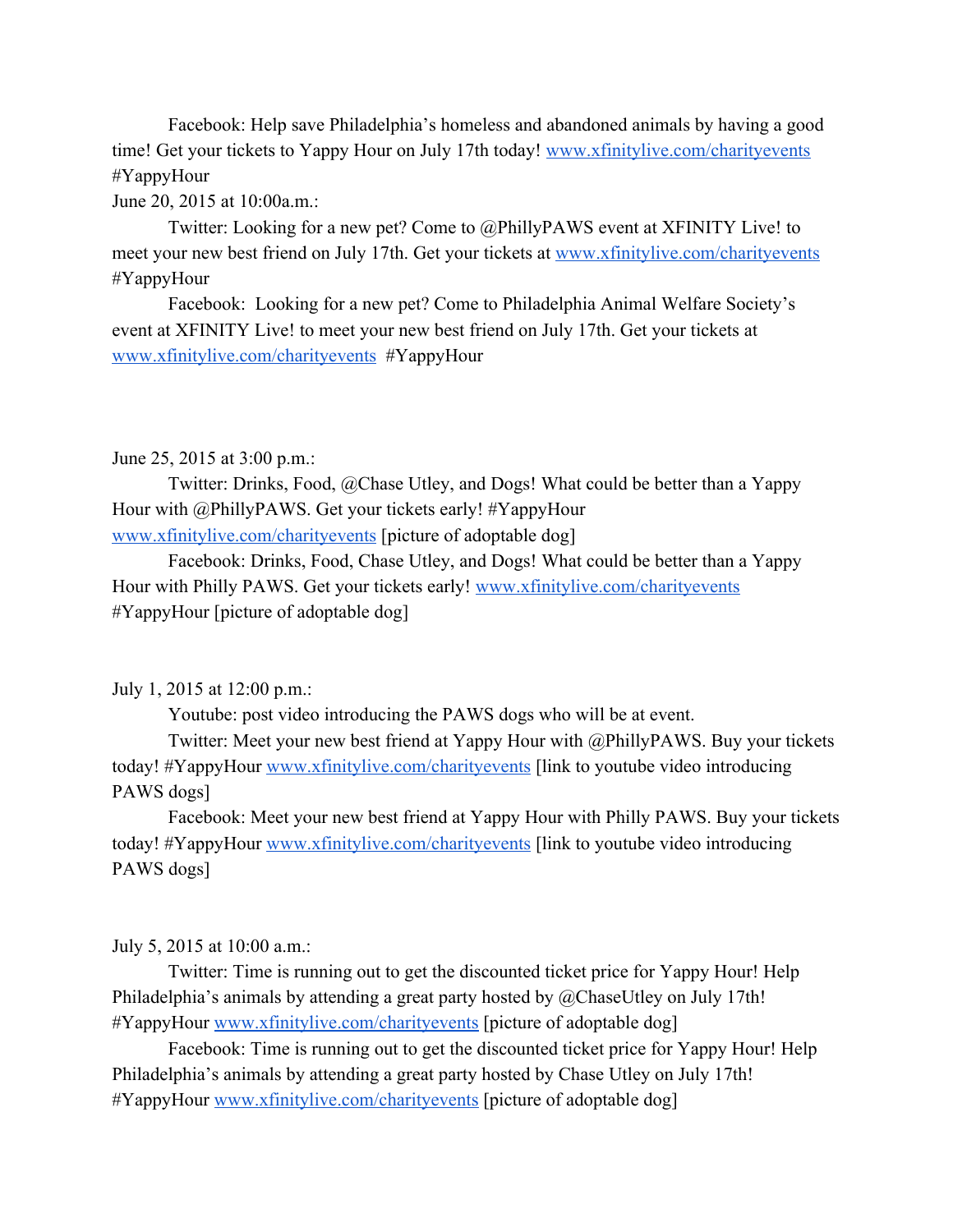July 10, 2015 at 12:00 p.m.:

Twitter: Need something fun to do on a Friday? Come join @PhillyPAWS and @ChaseUtley on July 17th and play with some adoptable dogs! Food, Drinks, and Games. Buy your tickets today and help animals find lovely homes! [www.xfinitylive.com/chairtyevents](http://www.xfinitylive.com/chairtyevents) #YappyHour

Facebook: Need something fun to do on a Friday? Come join Philly PAWS and Chase Utley on July 17th and play with some adoptable dogs! Food, Drinks, and Games. Buy your tickets today and help animals find lovely homes! [www.xfinitylive.com/chairtyevents](http://www.xfinitylive.com/chairtyevents) #YappyHour

### July 12, 2015 at 2:00 p.m.:

Twitter: Come out to XFINITY Live! on July 17th to see @ChaseUtley and meet your new best friend. @PhillyPAWS will be bringing adoptable dogs for a Yappy Hour with drinks, food, and games! [www.xfinitylive.com/charityevents](http://www.xfinitylive.com/charityevents) #YappyHour [link to youtube video introducing dogs]

Facebook: Come out to XFINITY Live! on July 17th to see Chase Utleyand meet your new best friend.Philadelphia Animal Welfare Society will be bringing adoptable dogs for a Yappy Hour with drinks, food, and games! [www.xfinitylive.com/charityevents](http://www.xfinitylive.com/charityevents) #YappyHour [link to youtube video introducing dogs]

#### July 14, 2015 at 10:00 a.m.:

Twitter: Come to Yappy Hour on July 17th and help @PhillyPAWS save Philadelphia's homeless animals! Get more information and buy tickets at [www.xfinitylive.com/charityevents](http://www.xfinitylive.com/charityevents) #YappyHour

Facebook: Come to Yappy Hour on July 17th and help @PhillyPAWS save Philadelphia's homeless animals! Get more information and buy tickets at [www.xfinitylive.com/charityevents](http://www.xfinitylive.com/charityevents) #YappyHour

July 15, 2015 at 10:00 a.m.:

Twitter: Adoptable dogs, food and ,drinks! Come enjoy Yappy Hour with @PhillyPAWS at XFINITY Live! on this Friday! #YappyHour [www.xfinitylive.com/charityevents](http://www.xfinitylive.com/charityevents)

Facebook: Adoptable dogs, food and ,drinks! Come enjoy Yappy Hour with Philly PAWS at XFINITY Live! on this Friday! #YappyHour [www.xfinitylive.com/charityevents](http://www.xfinitylive.com/charityevents)

July 16, 2015 at 12:00 p.m.: